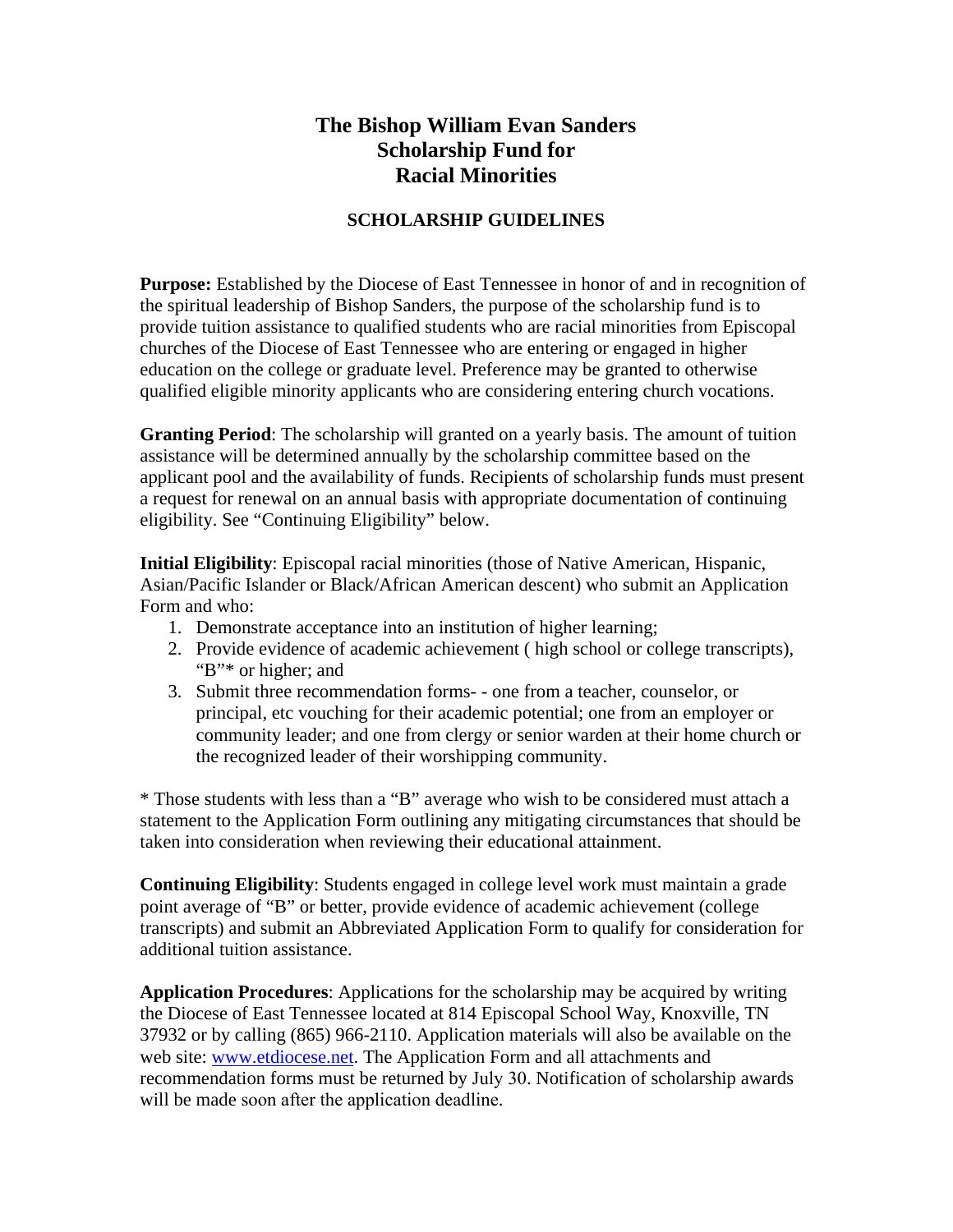| THE BISHOP<br>WILLIAM EVAN<br><b>SANDERS</b><br><b>SCHOLARSHIP</b><br><b>FUND</b><br>FOR RACIAL MINORITIES |                                                                                                                                                                                                                                                                                                                                                                                                                                                                                                                                                                                                                                                                                                                                                                                                                                                                                                                                                                                                                                                                                                                                                                                                                                                                                    |                 |                   |                         | <b>Application for Scholarship</b> | The Diocese of East Tennessee | (PLEASE TYPE OR PRINT) |                 |
|------------------------------------------------------------------------------------------------------------|------------------------------------------------------------------------------------------------------------------------------------------------------------------------------------------------------------------------------------------------------------------------------------------------------------------------------------------------------------------------------------------------------------------------------------------------------------------------------------------------------------------------------------------------------------------------------------------------------------------------------------------------------------------------------------------------------------------------------------------------------------------------------------------------------------------------------------------------------------------------------------------------------------------------------------------------------------------------------------------------------------------------------------------------------------------------------------------------------------------------------------------------------------------------------------------------------------------------------------------------------------------------------------|-----------------|-------------------|-------------------------|------------------------------------|-------------------------------|------------------------|-----------------|
| <b>ELIGIBILITY</b><br><b>AND</b><br><b>REQUIREMENTS</b>                                                    | Eligibility and Requirements: High school seniors or college students who are Episcopal racial minorities (those of Native American, Hispanic, Asian/Pacific<br>Islander, or Black/African American descent) in the Diocese of East Tennessee desiring to apply for tuition assistance must complete an Application Form and (1)<br>demonstrate acceptance into an institution of higher learning; (2) provide evidence of academic achievement (high school or college transcripts) - "B" average*<br>or higher; (3) and submit three recommendation forms — one from a teacher, counselor, principal, etc., vouching for their academic potential; one from an<br>employer or community leader; and one from clergy or senior warden at their home church or worshiping community. Scholarship awards are for one year.<br>Continuing eligibility requires college students maintain a "B" average, provide transcripts and submit an Abbreviate Application Form in order to be considered<br>for subsequent awards.<br>*Those students with less than a "B" average who wish to be considered must attach a statement to the Application Form outlining any mitigating circum-<br>stances that should be taken into consideration when reviewing their educational attainment. |                 |                   |                         |                                    |                               |                        |                 |
| <b>APPLICANT</b><br><b>INFORMATION</b>                                                                     | NAME (Last, First, Middle)<br>HOME ADDRESS (Street, City, State, Zip)                                                                                                                                                                                                                                                                                                                                                                                                                                                                                                                                                                                                                                                                                                                                                                                                                                                                                                                                                                                                                                                                                                                                                                                                              |                 |                   |                         |                                    |                               |                        |                 |
|                                                                                                            | DATE OF<br><b>BIRTH</b><br><b>BIRTH</b><br>$\Box$ MALE<br>M <sub>O</sub><br>DAY<br><b>YEAR</b>                                                                                                                                                                                                                                                                                                                                                                                                                                                                                                                                                                                                                                                                                                                                                                                                                                                                                                                                                                                                                                                                                                                                                                                     | <b>SEX</b><br>П | FEMALE            | <b>TELEPHONE (Home)</b> | (COLLEGE)                          |                               |                        |                 |
| <b>PARENT</b><br><b>INFORMATION</b>                                                                        | <b>NAME OF PARENTS</b><br>ADDRESS (Street, City, State, Zip Code)                                                                                                                                                                                                                                                                                                                                                                                                                                                                                                                                                                                                                                                                                                                                                                                                                                                                                                                                                                                                                                                                                                                                                                                                                  |                 |                   |                         |                                    |                               |                        |                 |
| <b>CURRENT</b><br><b>SCHOOL</b><br><b>INFORMATION</b>                                                      | SCHOOL (Name and address)<br>PRIMARY COURSE OF STUDY<br><b>CURRENT YEAR OF STUDY</b><br>HIGH SCHOOL<br><b>D</b> SENIOR                                                                                                                                                                                                                                                                                                                                                                                                                                                                                                                                                                                                                                                                                                                                                                                                                                                                                                                                                                                                                                                                                                                                                             | // COLLEGE:     | <b>D</b> FRESHMAN | SOPHOMORE               | $\Box$ JUNIOR<br><b>D</b> SENIOR   |                               |                        |                 |
| <b>HIGH</b>                                                                                                | IN WHAT JUNIOR COLLEGE OR UNIVERSITY DO YOU WISH TO ENROLL? (Your choice will not affect your chance of winning a scholarship)                                                                                                                                                                                                                                                                                                                                                                                                                                                                                                                                                                                                                                                                                                                                                                                                                                                                                                                                                                                                                                                                                                                                                     |                 |                   |                         |                                    |                               |                        |                 |
| <b>SCHOOL</b><br><b>APPLICANTS</b><br><b>ONLY</b>                                                          | <b>FIRST CHOICE</b><br>SECOND CHOICE                                                                                                                                                                                                                                                                                                                                                                                                                                                                                                                                                                                                                                                                                                                                                                                                                                                                                                                                                                                                                                                                                                                                                                                                                                               |                 |                   |                         |                                    |                               |                        |                 |
|                                                                                                            | WHAT COURSES OF STUDY DO YOU PLAN TO TAKE?<br>WHEN DO YOU PLAN TO ENROLL?                                                                                                                                                                                                                                                                                                                                                                                                                                                                                                                                                                                                                                                                                                                                                                                                                                                                                                                                                                                                                                                                                                                                                                                                          |                 |                   |                         |                                    |                               |                        |                 |
| <b>WORK</b>                                                                                                | HAVE YOU BEEN EMPLOYED OR HAVE YOU WORKED AS A VOLUNTEER (INCLUDING SUMMERS)? IF YES, COMPLETE BELOW:                                                                                                                                                                                                                                                                                                                                                                                                                                                                                                                                                                                                                                                                                                                                                                                                                                                                                                                                                                                                                                                                                                                                                                              |                 |                   |                         |                                    | FROM<br>MO/YEAR               | TO<br>MO/YEAR          | HRS PER<br>WEEK |
| <b>INFORMATION</b>                                                                                         | COMPANY                                                                                                                                                                                                                                                                                                                                                                                                                                                                                                                                                                                                                                                                                                                                                                                                                                                                                                                                                                                                                                                                                                                                                                                                                                                                            | POSITION        |                   | SUPERVISOR              | PHONE                              |                               |                        |                 |
|                                                                                                            |                                                                                                                                                                                                                                                                                                                                                                                                                                                                                                                                                                                                                                                                                                                                                                                                                                                                                                                                                                                                                                                                                                                                                                                                                                                                                    |                 |                   |                         |                                    |                               |                        |                 |
|                                                                                                            |                                                                                                                                                                                                                                                                                                                                                                                                                                                                                                                                                                                                                                                                                                                                                                                                                                                                                                                                                                                                                                                                                                                                                                                                                                                                                    |                 |                   |                         |                                    |                               |                        |                 |
| <b>ACTIVITIES,</b><br><b>AWARDS</b><br><b>AND</b>                                                          | LIST ALL SCHOOL ACTIVITIES IN WHICH YOU HAVE PARTICIPATED THE PAST FOUR YEARS (E.G. STUDENT GOVERNMENT, MUSIC, SPORTS, ETC.) LIST ALL COMMUNITY ACTIVITIES IN WHICH<br>YOUHAVE PARTICIPATED WITHOUT PAY DURING THE PAST FOUR YEARS (E.G. BOY/GIRL SCOUTS, HOSPITAL VOLUNTEER, SPECIAL OLYMPICS). INDICATE ALL SPECIAL AWARDS, HONORS<br>AND OFFICES HELD.                                                                                                                                                                                                                                                                                                                                                                                                                                                                                                                                                                                                                                                                                                                                                                                                                                                                                                                          |                 |                   |                         |                                    |                               |                        |                 |
| <b>HONORS</b><br><b>INFORMATION</b>                                                                        | <b>ACTIVITY</b>                                                                                                                                                                                                                                                                                                                                                                                                                                                                                                                                                                                                                                                                                                                                                                                                                                                                                                                                                                                                                                                                                                                                                                                                                                                                    | # YRS INVOLVED  |                   | SPECIAL AWARDS & HONORS | OFFICES HELD                       |                               | SUPERVISOR/SPONSOR     |                 |
|                                                                                                            |                                                                                                                                                                                                                                                                                                                                                                                                                                                                                                                                                                                                                                                                                                                                                                                                                                                                                                                                                                                                                                                                                                                                                                                                                                                                                    |                 |                   |                         |                                    |                               |                        |                 |
|                                                                                                            |                                                                                                                                                                                                                                                                                                                                                                                                                                                                                                                                                                                                                                                                                                                                                                                                                                                                                                                                                                                                                                                                                                                                                                                                                                                                                    |                 |                   |                         |                                    |                               |                        |                 |
|                                                                                                            |                                                                                                                                                                                                                                                                                                                                                                                                                                                                                                                                                                                                                                                                                                                                                                                                                                                                                                                                                                                                                                                                                                                                                                                                                                                                                    |                 |                   |                         |                                    |                               |                        |                 |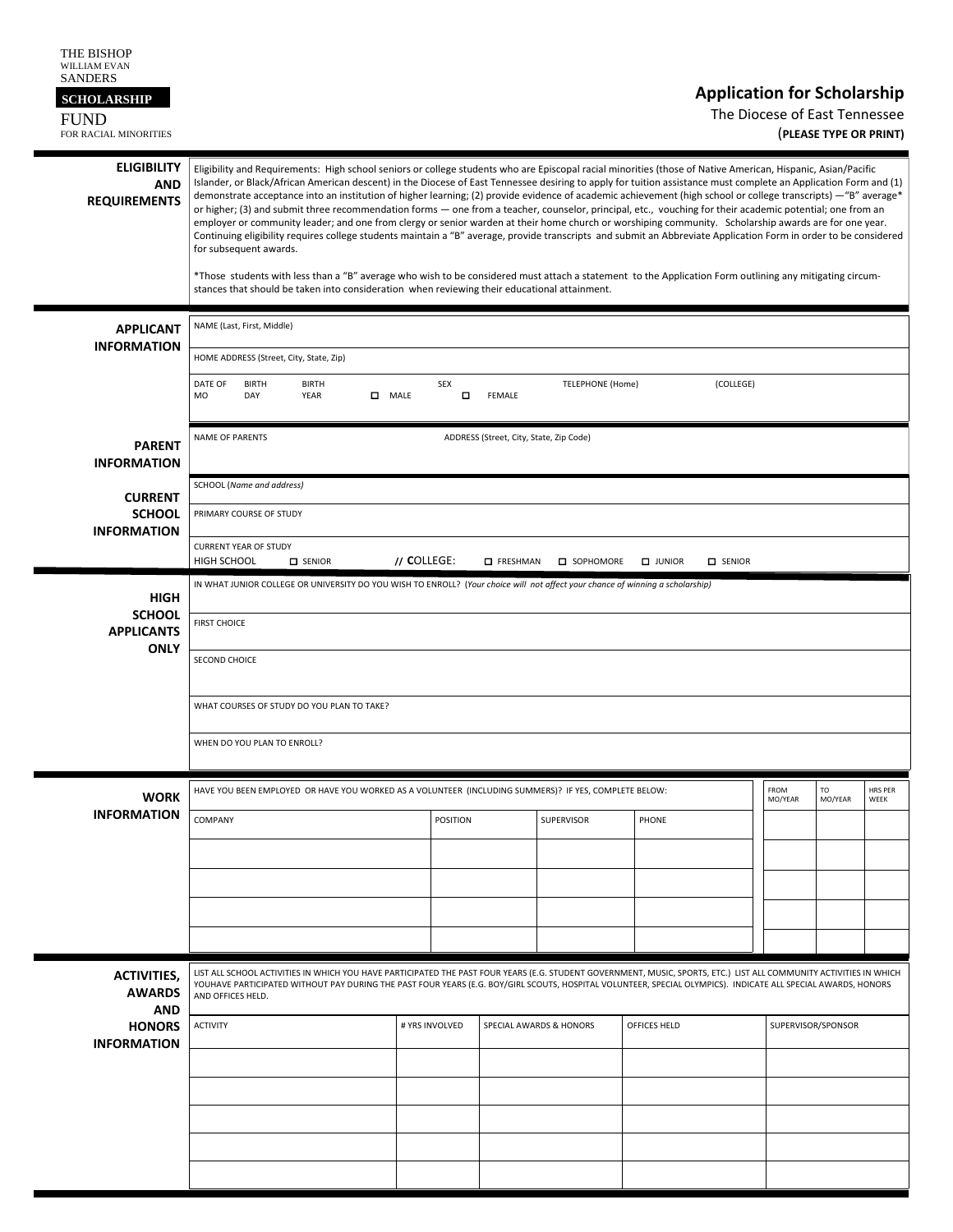| <b>GOALS &amp;</b>                      | MAKE A STATEMENT OF YOUR PLANS AS THEY RELATE TO YOUR EDUCATIONAL CAREER OBJECTIVES AND FUTURE GOALS                                            |  |
|-----------------------------------------|-------------------------------------------------------------------------------------------------------------------------------------------------|--|
| <b>ASPIRATIONS</b>                      |                                                                                                                                                 |  |
|                                         |                                                                                                                                                 |  |
|                                         |                                                                                                                                                 |  |
|                                         |                                                                                                                                                 |  |
|                                         |                                                                                                                                                 |  |
|                                         |                                                                                                                                                 |  |
|                                         |                                                                                                                                                 |  |
|                                         |                                                                                                                                                 |  |
|                                         |                                                                                                                                                 |  |
|                                         | NAME OF PARISH                                                                                                                                  |  |
| <b>CHURCH</b><br><b>INFORMATION</b>     |                                                                                                                                                 |  |
|                                         | ADDRESS (STREET, CITY, STATE, ZIP)<br><b>TELEPHONE</b><br>$\left($<br>$\overline{)}$                                                            |  |
|                                         | NAME OF PRIEST (OR SR. WARDEN OR LEADER OF WORSHIPING COMMUNITY)                                                                                |  |
|                                         | ADDRESS (STREET, CITY, STATE, ZIP)<br>TELEPHONE                                                                                                 |  |
|                                         | $($ )                                                                                                                                           |  |
| <b>APPLICATION</b><br><b>CHECKLIST</b>  | THIS APPLICATION FOR A SCHOLARSHIP BECOMES COMPLETE AND VALID ONLY WHEN YOU HAVE RETURNED ALL OF THE FOLLOWING MATERIALS<br>STUDENT APPLICATION |  |
|                                         | RECOMMENDATION LETTERS<br>CURRENT TRANSCRIPTS OF GRADES                                                                                         |  |
|                                         | RETURN APPLICATION AND ALL MATERIALS TO:<br>WILLIAM E. SANDERS SCHOLARSHIP FUND                                                                 |  |
|                                         | C/O THE DIOCESE OF EAST TENNESSEE<br>814 EPISCOPAL SCHOOL WAY<br><b>KNOXVILLE, TN 37932</b>                                                     |  |
|                                         | THE STUDENT IS RESPONSIBLE FOR SUBMITTING ALL MATERIALS ON TIME. REFER TO SCHOLARSHIP GUIDELINES FOR POSTMARK DEADLINE.                         |  |
|                                         |                                                                                                                                                 |  |
| <b>SELECTION</b>                        | RECIPIENTS ARE SELECTED BY A SCHOLARSHIP COMMITTEE BASED UPON CRITERIA DESCRIBED IN THE SCHOLARSHIP GUIDELINES.                                 |  |
| OF<br><b>RECIPIENTS</b>                 |                                                                                                                                                 |  |
|                                         | I AUTHORIZE MY SCHOOL TO PROVIDE CONFIDENTIAL INFORMATION, INCLUDING TRANSCRIPTS AND GRADES TO THE SCHOLARSHIP SELECTION COMMITTEE.             |  |
| <b>RELEASE OF</b><br><b>INFORMATION</b> | SIGNATURES                                                                                                                                      |  |
|                                         | APPLICANT (PARENT, IF APPLICANT IS UNDER AGE 18)<br>DATE                                                                                        |  |
|                                         | MY SIGNATURE ALSO AFFIRMS THAT ALL INFORMATION GIVEN IS TRUE AND ACCURATE TO THE BEST OF MY KNOWLEDGE.                                          |  |
|                                         | STUDENTS MUST INCLUDE A TRANSCRIPT OF GRADES AND HAVE THE FOLLOWING SECTION COMPLETED BY THE APPROPRIATE SCHOOL OFFICIAL                        |  |
| <b>TRANSCRIPT</b><br><b>INFORMATION</b> | COMPLETE AS APPLICABLE FOR HIGH SCHOOL SENIORS                                                                                                  |  |
|                                         | APPLICANT RANKS __________IN A CLASS OF _____________________CUMULATIVE GRADE POINT AVERAGE ________________________/4.0 SCALE                  |  |
|                                         | PSAT: VERBAL MATH / SAT: VERBAL MATH / ACT: VERBAL MATH                                                                                         |  |
|                                         | SCHOOL OFFICIAL SIGNATURE:                                                                                                                      |  |
|                                         | <b>TITLE</b><br>DATE<br>NAME                                                                                                                    |  |
|                                         | SCHOOL OFFICIAL ADDRESS (STREET, CITY, STATE, ZIP)<br><b>TELEPHONE</b>                                                                          |  |
| <b>OTHER</b>                            | IF YOU WISH TO ADD ANY INFORMATION ABOUT EXTRA CURRICULAR OR VOLUNTEER/CIVIC ACTIVITIES, PLEASE ATTACH ADDITIONAL PAGES                         |  |
| <b>INFORMATION</b>                      | TO THE APPLICATION FORM.                                                                                                                        |  |
|                                         |                                                                                                                                                 |  |
|                                         |                                                                                                                                                 |  |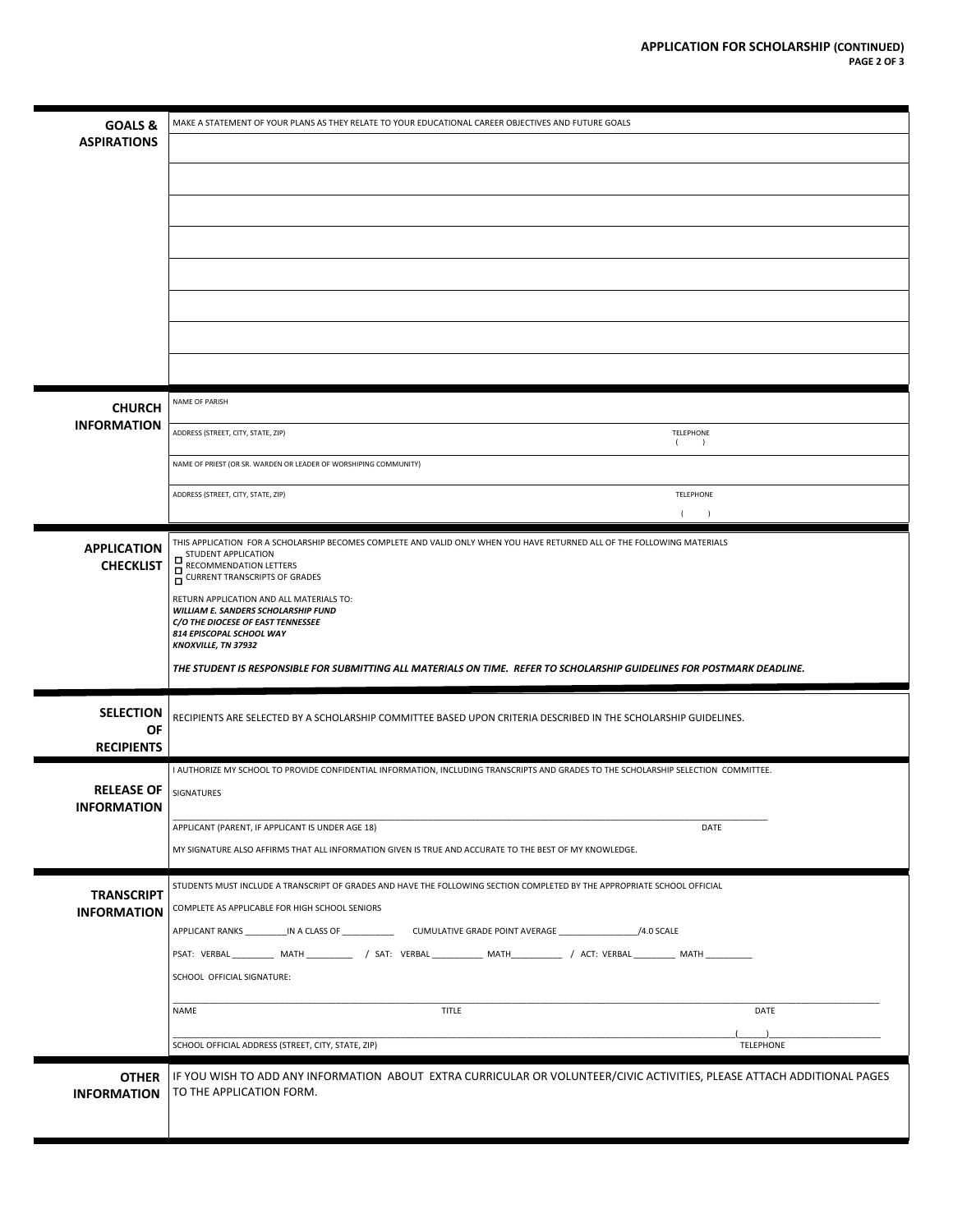| <b>ESSAY</b> PLEASE ATTACH EXTRA PAGES IF NECESSARY                                                                                                                      |
|--------------------------------------------------------------------------------------------------------------------------------------------------------------------------|
| QUESTIONS 1. TELL US ABOUT YOUR LIFE TO DATE, THE EXPERIENCES THAT MADE YOU THE PERSON YOU ARE, AND YOUR HOPES FOR THE FUTURE.                                           |
|                                                                                                                                                                          |
|                                                                                                                                                                          |
|                                                                                                                                                                          |
|                                                                                                                                                                          |
|                                                                                                                                                                          |
|                                                                                                                                                                          |
|                                                                                                                                                                          |
|                                                                                                                                                                          |
|                                                                                                                                                                          |
|                                                                                                                                                                          |
|                                                                                                                                                                          |
|                                                                                                                                                                          |
|                                                                                                                                                                          |
|                                                                                                                                                                          |
|                                                                                                                                                                          |
|                                                                                                                                                                          |
|                                                                                                                                                                          |
|                                                                                                                                                                          |
|                                                                                                                                                                          |
|                                                                                                                                                                          |
| 2. DESCRIBE A SITUATION WHERE YOU DID NOT REACH YOUR GOAL OR DESIRED ACCOMPLISHMENT. WHAT DID YOU LEARN FROM THIS? HOW WILL YOU APPLY THE LEARNING TO FUTURE SITUATIONS? |
|                                                                                                                                                                          |
|                                                                                                                                                                          |
|                                                                                                                                                                          |
|                                                                                                                                                                          |
|                                                                                                                                                                          |
|                                                                                                                                                                          |
|                                                                                                                                                                          |
|                                                                                                                                                                          |
|                                                                                                                                                                          |
|                                                                                                                                                                          |
|                                                                                                                                                                          |
|                                                                                                                                                                          |
|                                                                                                                                                                          |
|                                                                                                                                                                          |
|                                                                                                                                                                          |
|                                                                                                                                                                          |
|                                                                                                                                                                          |
|                                                                                                                                                                          |
|                                                                                                                                                                          |
|                                                                                                                                                                          |
|                                                                                                                                                                          |
|                                                                                                                                                                          |
|                                                                                                                                                                          |
|                                                                                                                                                                          |